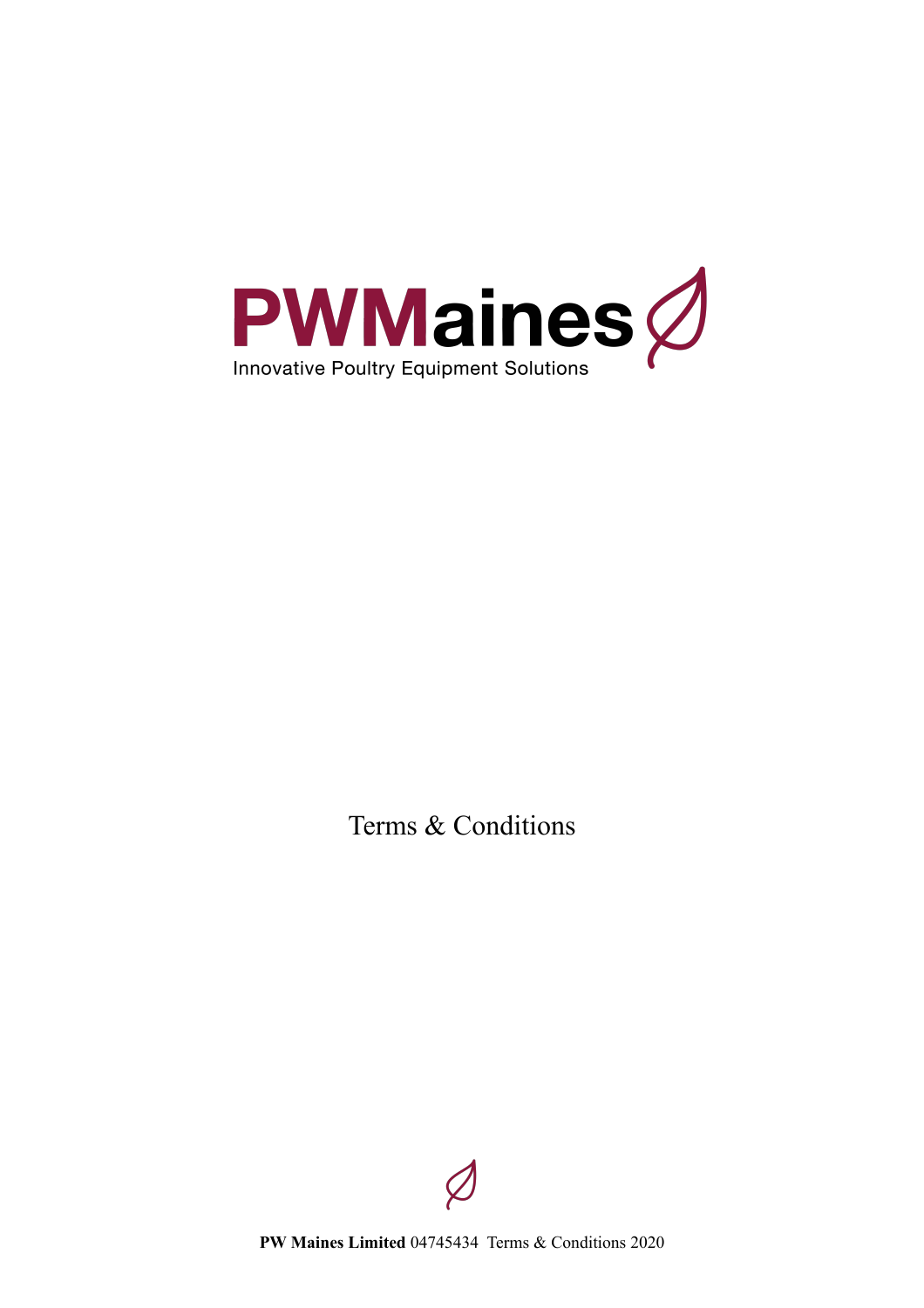# **Table of Contents:**

| $\mathbf{1}$ .   |                                                                         |  |
|------------------|-------------------------------------------------------------------------|--|
| 2.               |                                                                         |  |
| 3.               |                                                                         |  |
| $\overline{4}$ . |                                                                         |  |
| 5.               |                                                                         |  |
| 6.               |                                                                         |  |
| 7.               |                                                                         |  |
| 8.               |                                                                         |  |
| 9.               |                                                                         |  |
| 10.              |                                                                         |  |
| 11.              |                                                                         |  |
| 12.              | LIMITATION OF LIABILITY: THE CUSTOMER'S ATTENTION IS PARTICULARLY DRAWN |  |
| 13.              |                                                                         |  |
| 14.              |                                                                         |  |
| 15.              |                                                                         |  |

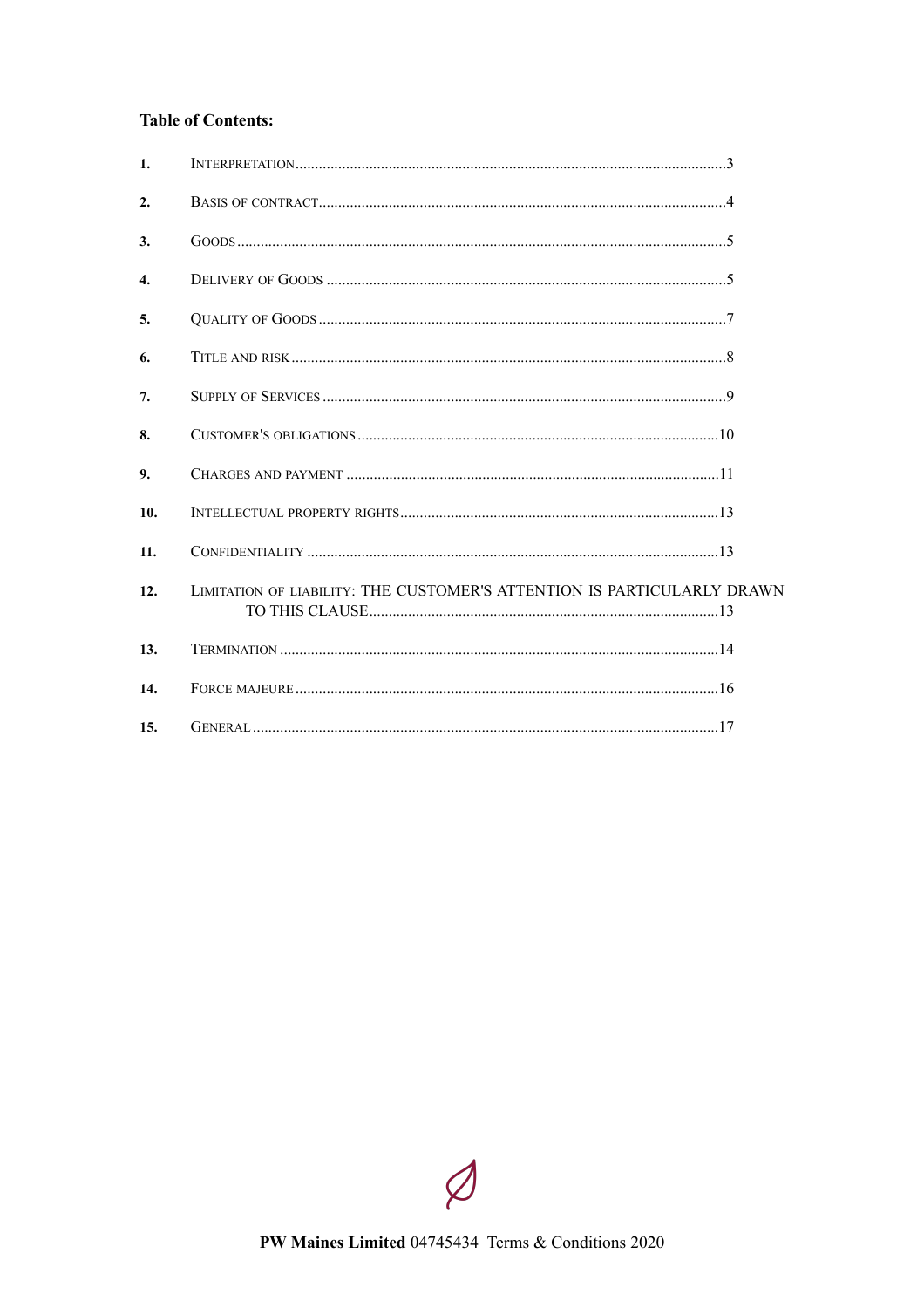### **The Customer's attention is particularly drawn to the provisions of clause [12](#page-12-2).**

#### <span id="page-2-0"></span>**1. INTERPRETATION**

1.1. Definitions. In these Conditions, the following definitions apply:

**Business Day:** a day other than a Saturday, Sunday or public holiday in England when banks in London are open for business.

**Commencement Date:** has the meaning set out in clause [2.2.](#page-3-1)

**Completion**: The date when the Goods and /or Services have been supplied to the Customer and a statement to that effect supplied by the Supplier to the Customer

**Conditions:** these terms and conditions as amended from time to time in accordance with clause 15.7

**Contract:** the contract between the Supplier and the Customer for the supply of Goods and/or Services in accordance with these Conditions.

**Customer:** the person or firm who purchases the Goods and/or Services from the Supplier.

**Deliverables:** the part(s) software, software updates or other the deliverables set out in the Order.

**Delivery Location:** has the meaning set out in clause [4.2.](#page-5-0)

**Force Majeure Event:** has the meaning given to it in clause [14.1.](#page-15-1)

**Goods:** the goods (or any part of them) set out in the Order.

**Goods Specification:** any specification for the Goods, including any relevant plans or drawings, contained or referred to in a Quotation and / or as may be agreed in writing by the Customer and the Supplier.

**Intellectual Property Rights:** patents, rights to inventions, copyright and related rights, trade marks, business names and domain names, rights in get-up, goodwill and the right to sue for passing off, rights in designs, database rights, rights to use, and protect the confidentiality of, confidential information (including know-how), and all other intellectual property rights, in each case whether registered or unregistered and including all applications and rights to apply for and be granted, renewals or extensions of, and rights to claim priority from, such rights and all similar or equivalent rights or forms of protection which subsist or will subsist now or in the future in any part of the world

**Order:** the Customer's order for the supply of Goods and/or Services, as set out in the Customer's purchase order form or in or by the Customer's written acceptance of the Supplier's quotation or in the Customer's purchase order form, or the Customer's written acceptance of the Supplier's quotation as the case may be but for the

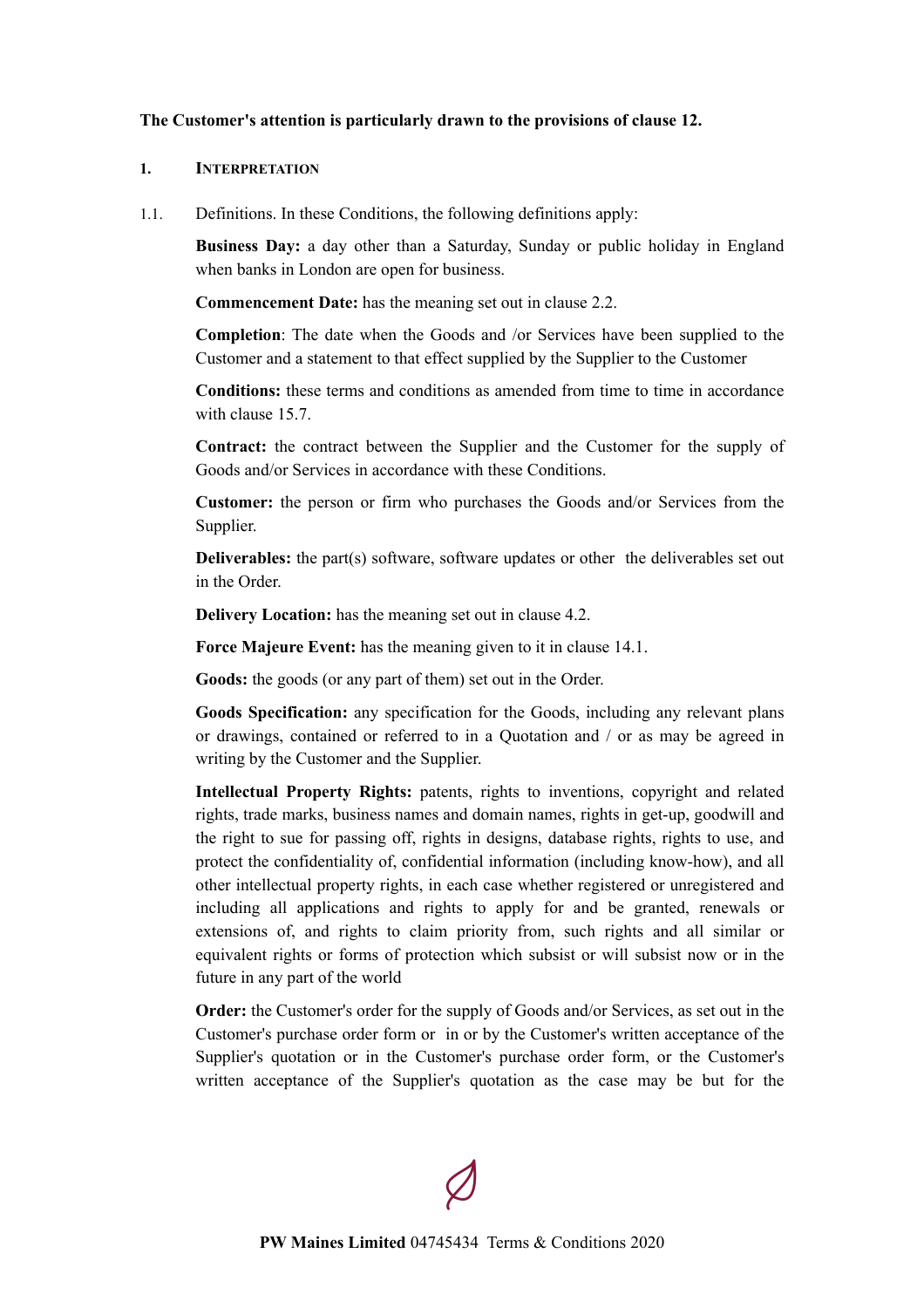avoidance of doubt no other terms and conditions other than these terms and conditions will apply to any goods supplied or services provided by the Supplier.

**Quotation:** a formal quotation provided by the Supplier to the Customer in writing including a confirmation of a verbal quotation.

**Services:** the services, including the Deliverables, supplied by the Supplier to the Customer as set out in the Service Specification below.

**Service Specification:** the description or specification for the Services provided in the Quotation by the Supplier to the Customer.

**Supplier:** PW Maines Limited registered in England and Wales with company number 04745434.

**Supplier Materials:** has the meaning set out in clause [8.1\(g\).](#page-9-1)

- 1.2. **Construction**. In these Conditions, the following rules apply :
	- (a) a **person** includes a natural person, corporate or unincorporated body (whether or not having separate legal personality);
	- (b) a reference to a party includes its successors or permitted assigns;
	- (c) a reference to a statute or statutory provision is a reference to such statute or statutory provision as amended or re-enacted. A reference to a statute or statutory provision includes any subordinate legislation made under that statute or statutory provision, as amended or re-enacted;
	- (d) any phrase introduced by the terms **including**, **include**, **in particular** or any similar expression shall be construed as illustrative and shall not limit the sense of the words preceding those terms; and
	- (e) a reference to **writing** or **written** includes faxes .

### <span id="page-3-0"></span>**2. BASIS OF CONTRACT**

- 2.1. The Order constitutes an offer by the Customer to purchase Goods and/or Services in accordance with these Conditions.
- <span id="page-3-1"></span>2.2. The Order shall only be deemed to be accepted when:
	- 1. The Supplier issues written acceptance of the Customer's Order, or:
	- 2. The Customer returns the signed acceptance of the Quotation.
	- 2.2.3 At which point and on which date the Contract shall come into existence (**Commencement Date**).

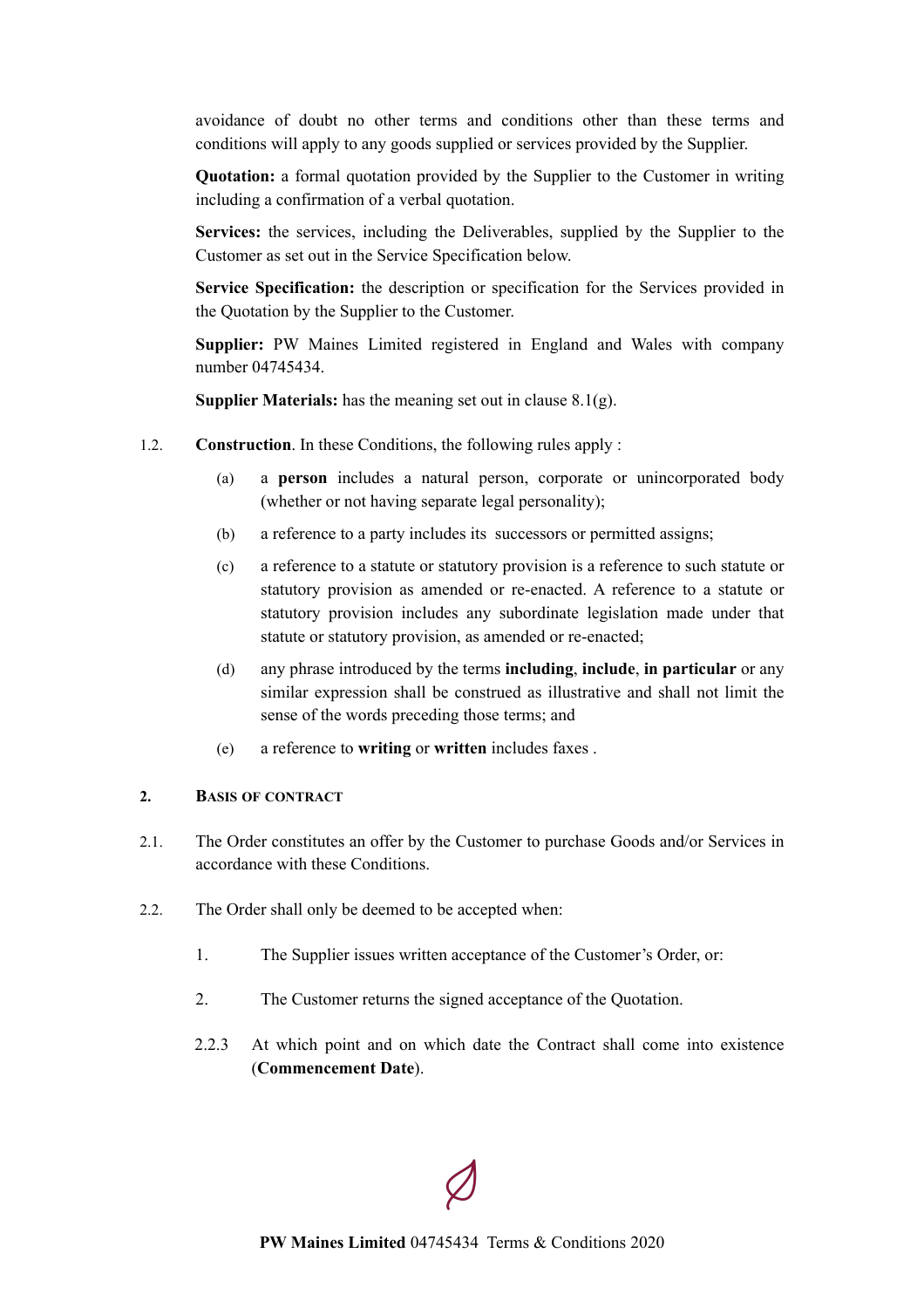- 2.3. The Contract constitutes the entire agreement between the parties. The Customer acknowledges that it has not relied on any statement, promise, representation, assurance or warranty made or given by or on behalf of the Supplier which is not set out in the Contract.
- 2.4. Any samples, drawings, descriptive matter or advertising issued by the Supplier and any descriptions of the Goods or illustrations or descriptions of the Services contained in the Supplier's catalogues or brochures are issued or published for the sole purpose of giving an approximate idea of the Services and/or Goods described in them. They shall not form part of the Contract or have any contractual force.
- 2.5. These Conditions apply to the Contract to the exclusion of any other terms that the Customer seeks to impose or incorporate, or which are implied by trade, custom, practice or course of dealing.
- 2.6. Any Quotation given by the Supplier shall not constitute an offer, and is only valid for a period of 20 Business Days from its date of issue or as otherwise stated upon it.
- 2.7. All of these Conditions shall apply to the supply of both Goods and Services except where application to one or the other is specified.

# <span id="page-4-0"></span>**3. GOODS**

- 3.1. The Goods are described in the Supplier's catalogue as modified by any applicable Goods Specification.
- <span id="page-4-2"></span>3.2. The Customer shall indemnify the Supplier against all liabilities, costs, expenses, damages and losses (including any direct, indirect or consequential losses, loss of profit, loss of reputation and all interest, penalties and legal and other reasonable professional costs and expenses) suffered or incurred by the Supplier in connection with any claim made against the Supplier for actual or alleged infringement of a third party's intellectual property rights arising out of or in connection with the Supplier's use of the Goods Specification. This clause [3.2](#page-4-2) shall survive termination of the **Contract**
- 3.3. The Supplier reserves the right to amend the specification of the Goods if required by any applicable statutory or regulatory requirements.

# <span id="page-4-1"></span>**4. DELIVERY OF GOODS**

- 4.1. The Supplier shall ensure that:
	- (a) each delivery of the Goods is accompanied by a delivery note which contains information about the Order; and

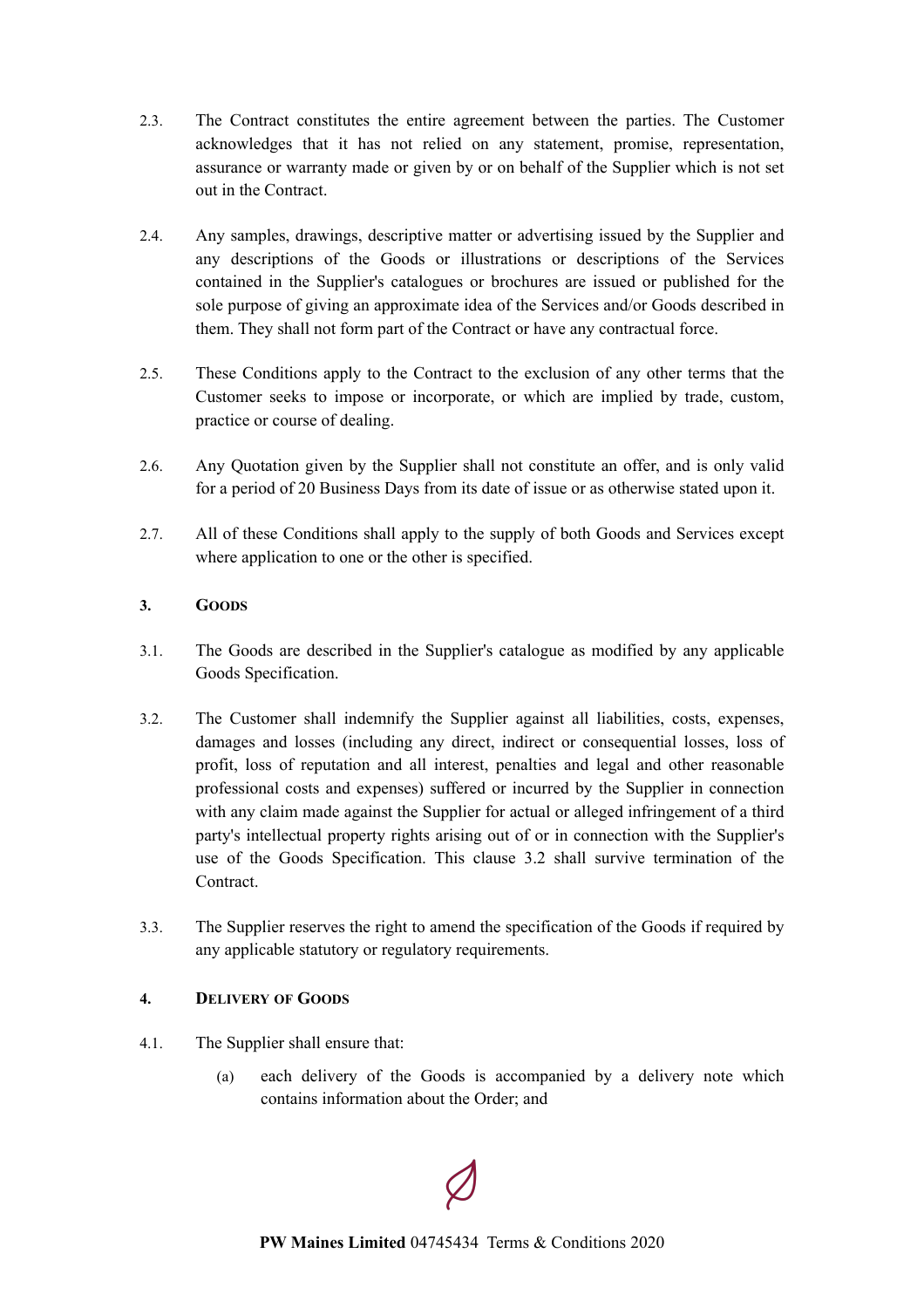- (b) if the Supplier requires the Customer to return any packaging material to the Supplier, that fact is clearly stated on the delivery note. The Customer shall make any such packaging materials available for collection at such times as the Supplier shall reasonably request. Returns of packaging materials shall be at the Supplier's expense.
- <span id="page-5-0"></span>4.2. The Supplier shall deliver the Goods to the location set out in the Order or such other location as the parties may agree (**Delivery Location**) at any time after the Supplier notifies the Customer that the Goods are ready.
- 4.3. Delivery of the Goods shall be completed on completion of the loading of the Goods at the place of dispatch from the Supplier or manufacturer or distributor on the day sent to the Delivery Location.
- 4.4. Any dates quoted for delivery of the Goods are approximate only, and the time of delivery is not of the essence. The Supplier shall not be liable for any delay in delivery of the Goods.
- 4.5. If the Supplier fails to deliver the Goods, its liability shall be limited to the costs and expenses incurred by the Customer in obtaining replacement goods of similar description and quality in the cheapest market available, less the price of the Goods. The Supplier shall have no liability for any failure to deliver the Goods to the extent that such failure is caused by a Force Majeure Event, the Customer's failure to provide the Supplier with adequate delivery instructions for the Goods, or any relevant instruction related to the supply of the Goods.
- 4.6. If the Customer fails to accept or take delivery of the Goods within [7] Business Days of the Supplier notifying the Customer that the Goods are ready, then except where such failure or delay is caused by a Force Majeure Event or by the Supplier's failure to comply with its obligations under the Contract in respect of the Goods:
	- (a) delivery of the Goods shall be deemed to have been completed at 9.00 am on the [seventh] Business Day following the day on which the Supplier notified the Customer that the Goods were ready; and
	- (b) the Supplier shall store the Goods until delivery takes place, and charge the Customer for all related costs and expenses (including insurance), which costs and expenses will be paid by the Customer on delivery.
- 4.7. If 7 Business Days after the Supplier notified the Customer that the Goods were ready for delivery the Customer has not accepted delivery of them, the Supplier may resell or otherwise dispose of part or all of the Goods and, after deducting reasonable storage and selling costs, account to the Customer for any excess over the price of the Goods or charge the Customer for any shortfall below the price of the Goods.

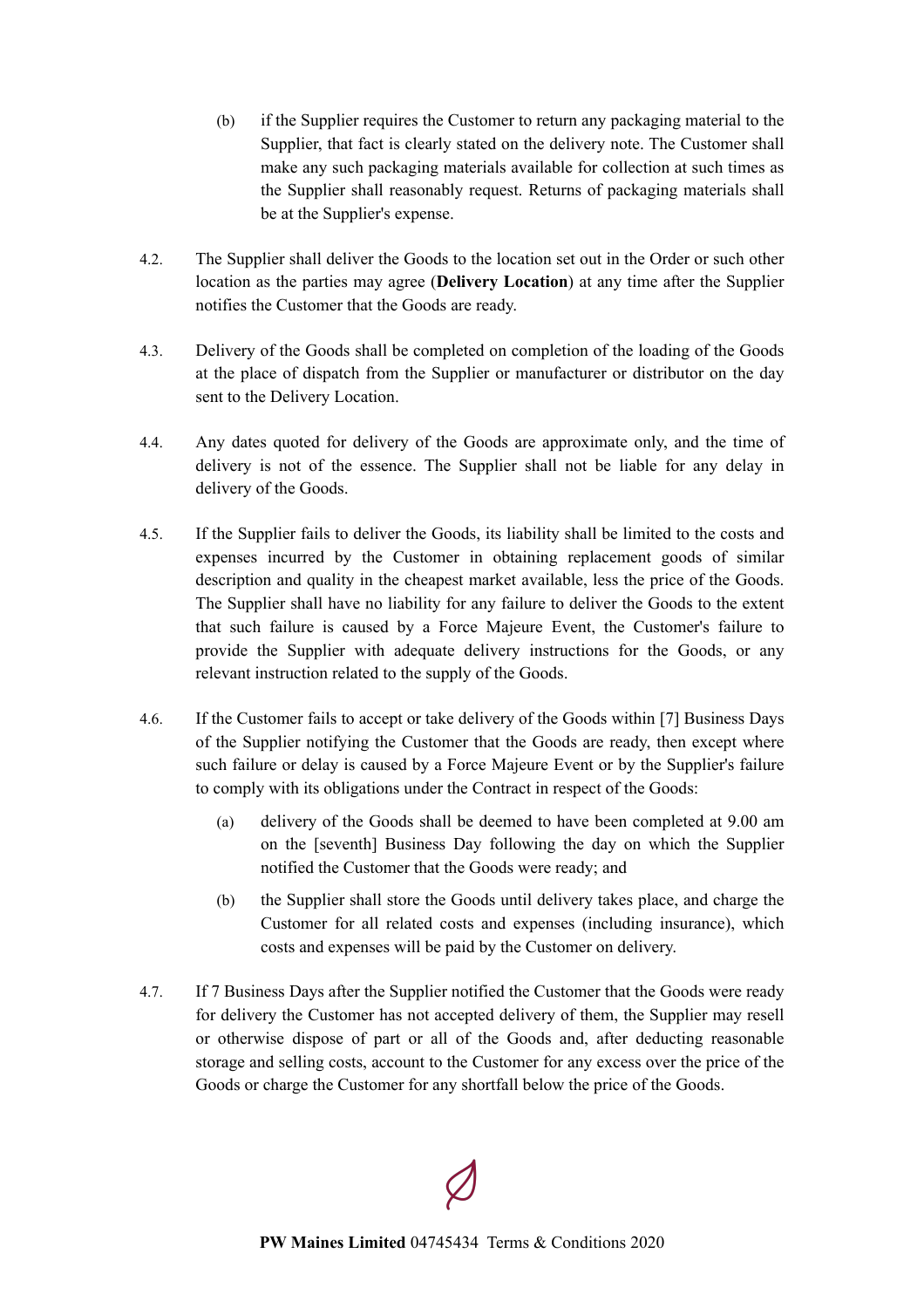- 4.8. The Customer shall not be entitled to reject the Goods if the Supplier delivers more or less than the quantity of Goods ordered, but Customer must send the Supplier within 24 hours of receipt of the Goods notice that the wrong quantity of goods was delivered.
- 4.9. The Supplier may deliver the Goods by instalments. Any delay in delivery or defect in an instalment shall not entitle the Customer to cancel any other instalment.

### <span id="page-6-0"></span>**5. QUALITY OF GOODS**

- <span id="page-6-1"></span>5.1. The Supplier warrants that on delivery, and for a period of 12 months from the date of delivery (**warranty period**), the Goods shall:
	- (a) conform in all material respects with their description and any applicable Goods Specification **OR** the Goods Specification;
	- (b) be free from material defects in design, material and workmanship;
	- (c) be of satisfactory quality (within the meaning of the Sale of Goods Act 1979); and
- <span id="page-6-2"></span>5.2. Subject to clause [5.3](#page-7-1), if:
	- (a) the Customer gives notice in writing within a reasonable time of discovery that some or all of the Goods do not comply with the warranty set out in clause [5.1;](#page-6-1)
	- (b) the Supplier is given a reasonable opportunity of examining such Goods; and
	- (c) the Customer (if asked to do so by the Supplier) returns such Goods to the Supplier's place of business at the Customer's cost,

the Supplier shall, at its option, repair or replace the defective Goods, or refund the price of the defective Goods.

- 5.3. The Supplier shall not be liable for the Goods' failure to comply with the warranty in clause [5.1](#page-6-1) if:
	- (a) the Customer considers the Goods or packaging damaged or defective on delivery and the Customer fails to notify the Supplier within 24 hours of the Damage/Defect, and/or;
	- (b) the customer makes any further use of such Goods after giving a notice in accordance with clause [5.2](#page-6-2) or 5.3(a), or;
	- (c) the defect arises because the Customer failed to follow the Supplier's oral or written instructions as to the storage, installation, commissioning, use or maintenance of the Goods or (if there are none) good trade practice;

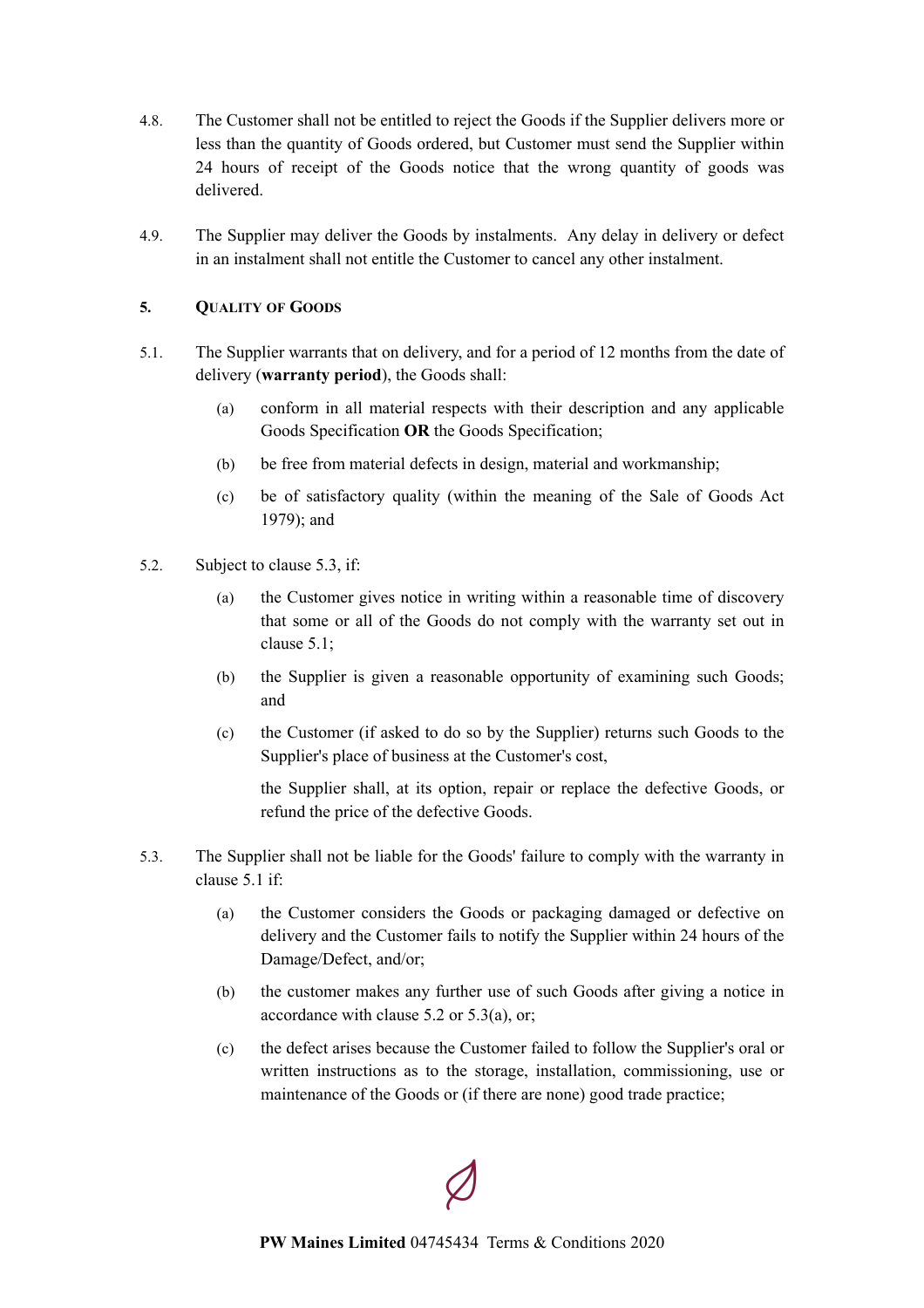- (d) the defect arises as a result of the Supplier following any drawing, design or Goods Specification supplied by the Customer;
- (e) the Customer alters or repairs such Goods without the written consent of the Supplier;
- (f) the defect arises as a result of fair wear and tear, wilful damage, negligence, or abnormal working conditions;
- (g) the Goods differ from their description or the Goods Specification as a result of changes made to ensure they comply with applicable statutory or regulatory standards.
- 5.4. Except as provided in this clause [5,](#page-6-0) the Supplier shall have no liability to the Customer in respect of the Goods' failure to comply with the warranty set out in clause [5.1.](#page-6-1)
- 5.5. The terms of these Conditions shall apply to any repaired or replacement Goods supplied by the Supplier under clause [5.2.](#page-6-2)

# <span id="page-7-0"></span>**6. TITLE AND RISK**

- 6.1. The risk in the Goods shall pass to the Customer on the completion of loading of the Goods at the place of dispatch from the Supplier or Manufacturer or Distributer on the day sent to the Delivery Location until the Supplier receives payment in full (in cash or cleared funds) for the Goods and any other goods that the Supplier has supplied to the Customer and any Services provided in connection with the Goods, in which case title to the Goods shall pass at the time of payment of all such sums.
- 6.2. Title to the Goods shall not pass to the Customer until the Supplier receives payment in full (in cash or cleared funds) for the Goods and any other goods that the Supplier has supplied to the Customer and any Services provided in connection with those Goods in which case title to the Goods shall pass at the time of payment of all such sums; and
- <span id="page-7-1"></span>6.3. Until title to the Goods has passed to the Customer, the Customer shall:
	- (a) store the Goods separately from all other goods held by the Customer so that they remain readily identifiable as the Supplier's property;
	- (b) not remove, deface or obscure any identifying mark or packaging on or relating to the Goods;
	- (c) store the Goods in a safe, cool, dry condition and maintain the Goods in satisfactory condition and keep them insured against all risks for their full price on the Supplier's behalf from the date of delivery;

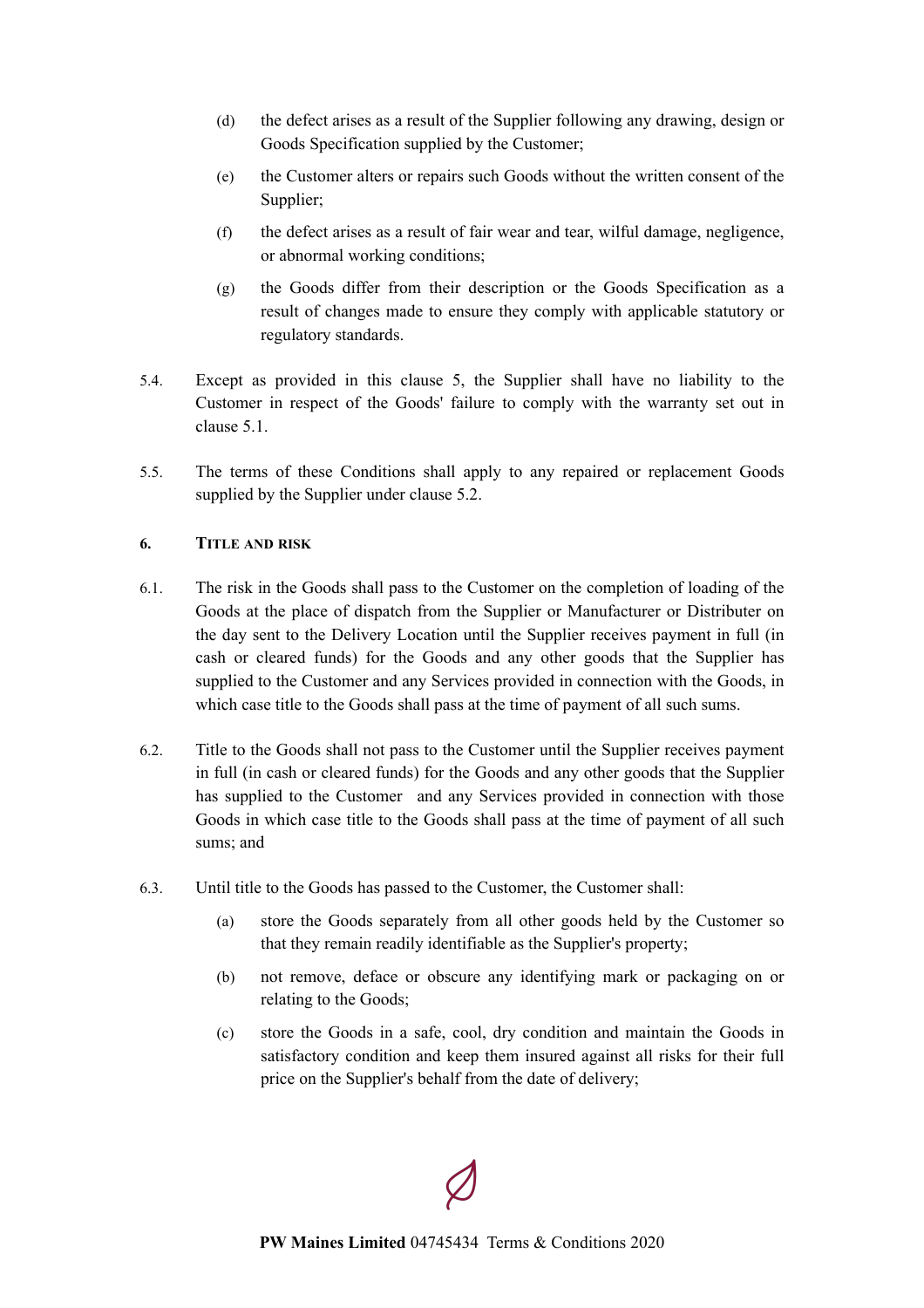- (d) notify the Supplier immediately if it becomes subject to any of the events listed in clause [13.2\(b\)](#page-13-1) to clause [13.2\(m\);](#page-14-0) and
- (e) give the Supplier such information relating to the Goods as the Supplier may require from time to time.
- 6.4. Subject to clause [6.5,](#page-8-1) the Customer may resell the Goods to a Bank Finance House or other funder(Funder) but not further or otherwise, and in such event on the condition precedent that the Funder agrees to pay the Supplier in cleared funds payment in full for the Goods and Services.
- <span id="page-8-1"></span>6.5. If before title to the Goods passes to the Customer the Customer becomes subject to any of the events listed in clause  $13.2(b)$  to clause  $13.2(m)$ , then, without limiting any other right or remedy the Supplier may have:
	- (a) the Customer's right to resell Goods or use them in the ordinary course of its business ceases immediately; and
	- (b) the Supplier may at any time:
		- (i) require the Customer to deliver up all Goods in its possession which have not been resold, or irrevocably incorporated into another product; and
		- (ii) if the Customer fails to do so promptly, enter any premises of the Customer or of any third party where the Goods are stored in order to recover them and the Customer hereby grants the Supplier a licence to do so.

# <span id="page-8-0"></span>**7. SUPPLY OF SERVICES**

- 7.1. The Supplier shall provide the Services to the Customer in accordance with the Service Specification in all material respects.
- 7.2. The Supplier shall use reasonable endeavours to meet any performance dates for the Services specified in the Quotation (if any), but any such dates shall be estimates only and time shall not be of the essence for the performance of the Services.
- 7.3. The Supplier shall have the right to make any changes to the Services which are necessary to comply with any applicable law or safety requirement, or which do not materially affect the nature or quality of the Services, and the Supplier shall notify the Customer in any such event.
- 7.4. The Supplier warrants to the Customer that the Services will be provided using reasonable skill and care.

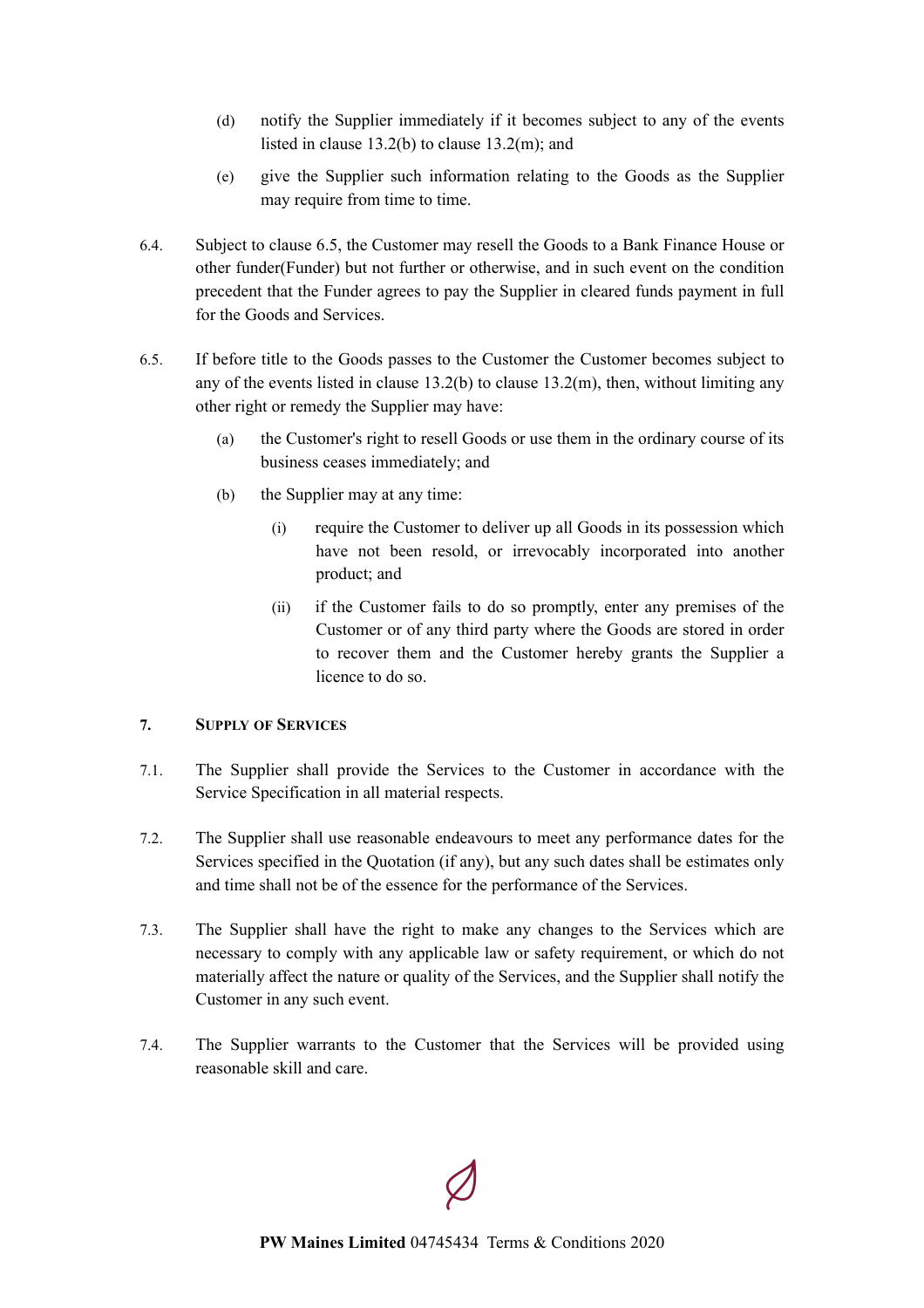### <span id="page-9-0"></span>**8. CUSTOMER'S OBLIGATIONS**

- 8.1. The Customer shall:
	- (a) ensure that the terms of the Order, any Goods Specification and the Quotation are complete and accurate;
	- (b) co-operate with the Supplier in all matters relating to the Services;
	- (c) provide the Supplier, its employees, agents, consultants and subcontractors, with access to the Customer's premises, office accommodation and other facilities as reasonably required by the Supplier to provide the Services;
	- (d) provide the Supplier with such information and materials as the Supplier may reasonably require to supply the Services, and ensure that such information is accurate in all material respects;
	- (e) prepare the Customer's premises for the supply of the Services and not in any way prevent or obstruct the delivery of Goods or the Supplier's performance of the Services and it will be the obligation and risk of the customer should any additional preparation be required for the Customer's premises to receive the Goods and / or Services.
	- (f) obtain and maintain all necessary licences, permissions and consents which may be required for the Services before the date on which the Services are to start;
	- (g) keep and maintain all materials, equipment, documents and other property of the Supplier (**Supplier Materials**) at the Customer's premises in safe custody at its own risk, maintain the Supplier Materials in good condition until returned to the Supplier, and not dispose of or use the Supplier Materials other than in accordance with the Supplier's written instructions or authorisation; and
- <span id="page-9-1"></span>8.2. If the Supplier's performance of any of its obligations in respect of the Services is prevented or delayed by any act or omission by the Customer or failure by the Customer to perform any relevant obligation (**Customer Default**):
	- (a) the Supplier shall without limiting its other rights or remedies have the right to suspend performance of the Services until the Customer remedies the Customer Default, and to rely on the Customer Default to relieve it from the performance of any of its obligations to the extent the Customer Default prevents or delays the Supplier's performance of any of its obligations;
	- (b) the Supplier shall not be liable for any costs or losses sustained or incurred by the Customer arising directly or indirectly from the Supplier's failure or delay to perform any of its obligations; and

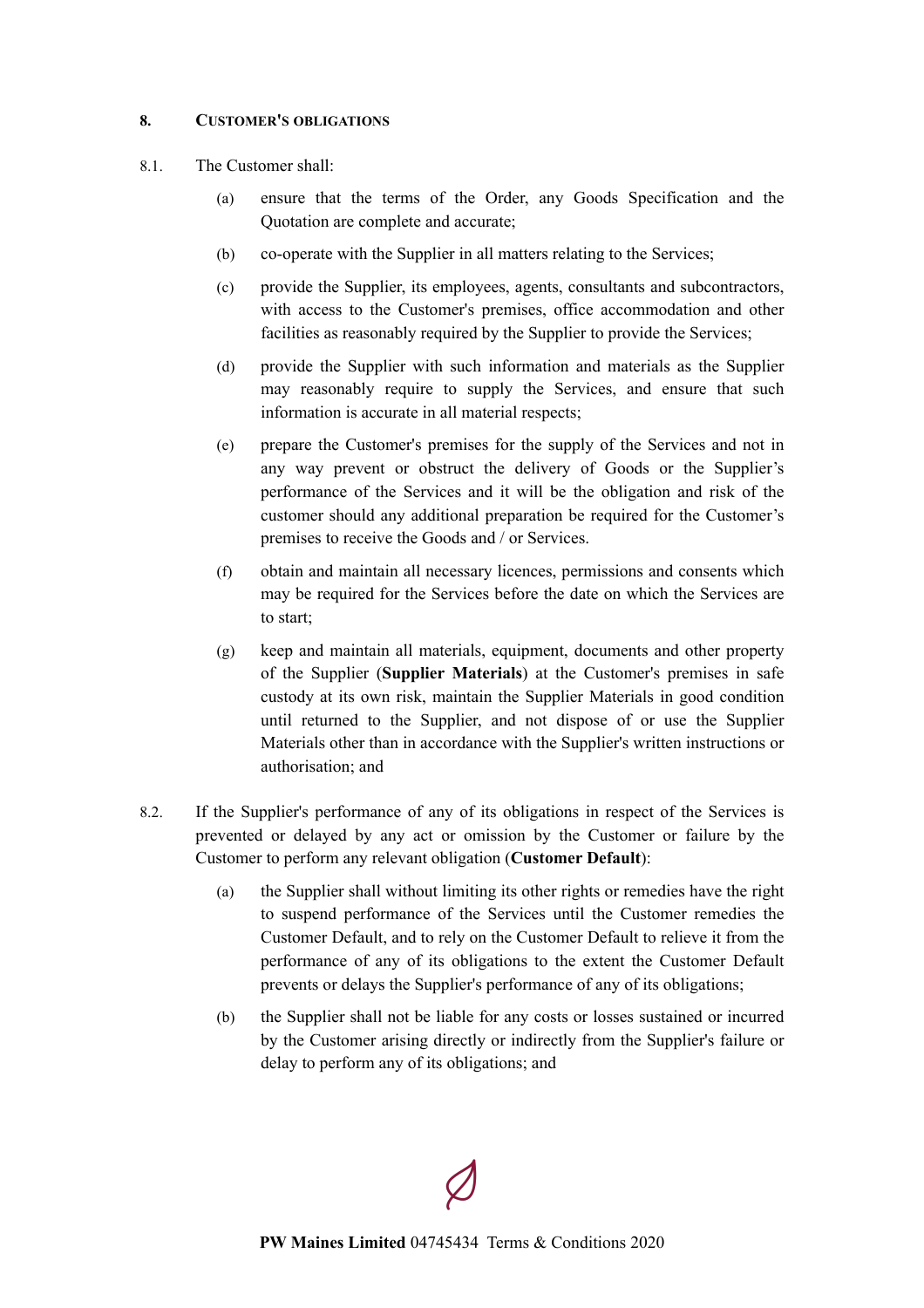(c) the Customer shall indemnify the Supplier on written demand for any costs or losses sustained or incurred by the Supplier arising directly or indirectly from the Customer Default.

# <span id="page-10-0"></span>**9. CHARGES AND PAYMENT**

- 9.1. The price for Goods shall be the price set out in the Order or Quotation or, if no price is quoted, the price set out in the Supplier's published price list as at the date of delivery. The price of the Goods is exclusive of all costs and charges of packaging, insurance, transport of the Goods, which shall be paid by the Customer when it pays for the Goods unless stated to the contrary in the Quotation.
- <span id="page-10-1"></span>9.2. Save where specified to the contrary in the Order, the charges for Services shall be on a time and materials basis:
	- (a) the charges shall be calculated in accordance with the Supplier's standard daily fee rates, and / or as set out in the Quotation;
	- (b) the Supplier's standard daily fee rates for each individual person are calculated on the basis of an eight-hour day from 8.00 am to 5.00 pm worked on Business Days;
	- (c) the Supplier shall be entitled to charge an overtime rate of 50 per cent of the standard daily fee rate on a pro-rata basis for each part day or for any time worked by individuals whom it engages on the Services outside the hours referred to in clause [9.2\(b\)](#page-10-1); and
	- (d) the Supplier shall be entitled to charge the Customer for any expenses reasonably incurred by the individuals whom the Supplier engages in connection with the Services including, but not limited to, travelling expenses, hotel costs, subsistence and any associated expenses, and for the cost of services provided by third parties and required by the Supplier for the performance of the Services, and for the cost of any materials.
- 9.3. The Supplier reserves the right to:
	- (a) increase its standard daily fee rates for the charges for the Services, provided that such charges cannot be increased more than once in any 12 month period. The Supplier will give the Customer written notice of any such increase 1 month before the proposed date of the increase. If such increase is not acceptable to the Customer, it shall notify the Supplier in writing within 2 weeks of the date of the Supplier's notice and the Supplier shall have the right without limiting its other rights or remedies to terminate the Contract by giving 2 weeks' written notice to the Customer; and

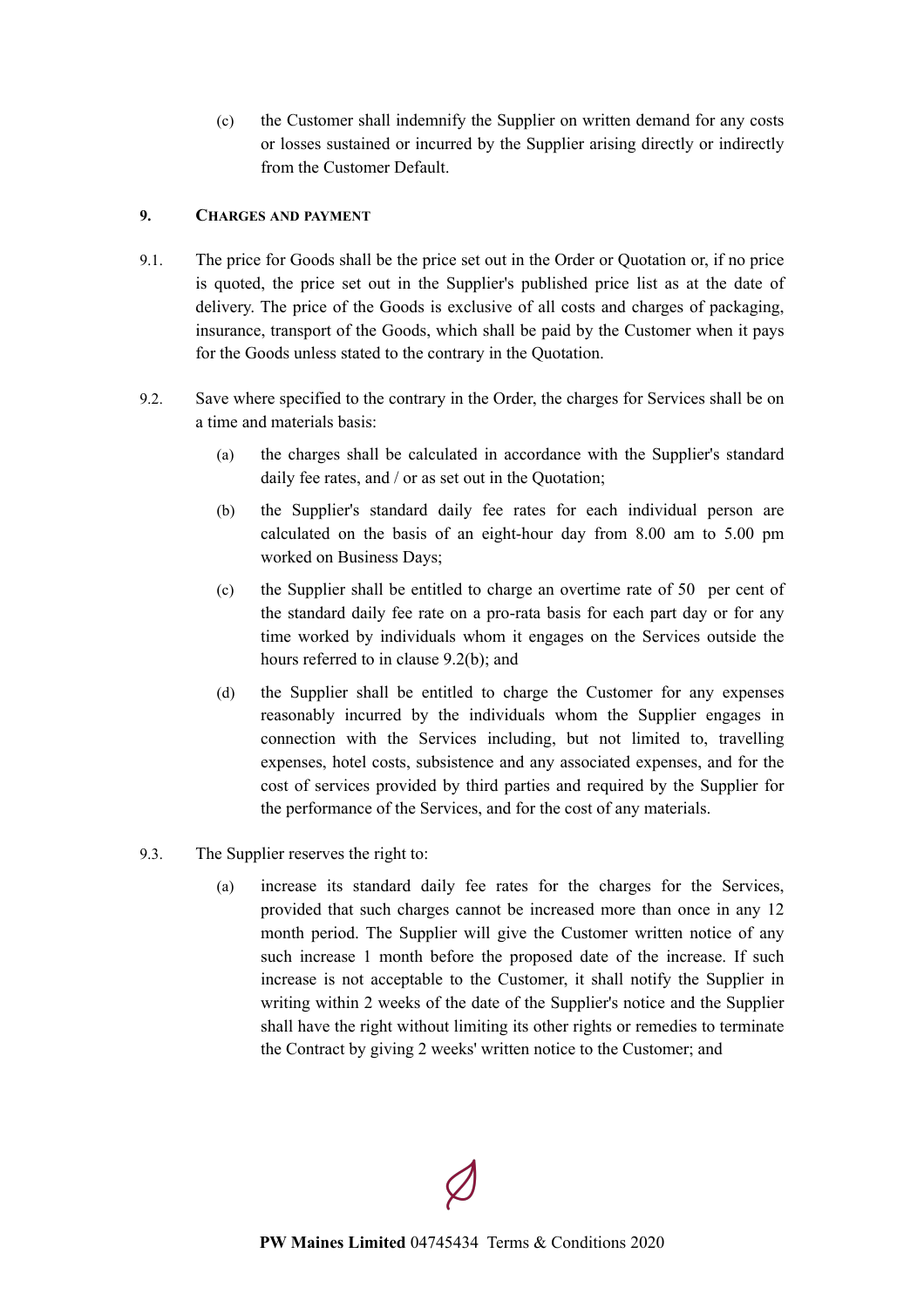- (b) increase the price of the Goods, by giving notice to the Customer at any time before delivery, to reflect any increase in the cost of the Goods to the Supplier that is due to:
	- (i) any factor beyond the control of the Supplier (including foreign exchange fluctuations, increases in taxes and duties, and increases in labour, materials and other manufacturing costs);
	- (ii) any request by the Customer to change the delivery date(s), quantities or types of Goods ordered, or the Goods Specification; or
	- (iii) any delay caused by any instructions of the Customer in respect of the Goods or failure of the Customer to give the Supplier adequate or accurate information or instructions in respect of the Goods.
- 9.4. In respect of Supply of Goods only, the Supplier shall invoice the Customer immediately with dispatch of the Order. In respect of Services or Goods in Services, the Supplier shall invoice the Customer 30 percent with the Order, 60 percent on delivery, 10 percent on completion of the supply of Goods and undertaking of Services.
- 9.5. The Customer shall pay each invoice submitted by the Supplier:
	- (a) on the dates / stages specified at 9.4 or otherwise stated by the Supplier in the Order and no later than 14 days of the date of the invoice; and
	- (b) in full and in cleared funds to a bank account nominated in writing by the Supplier, and

time for payment shall be of the essence of the Contract.

- 9.6. All amounts payable by the Customer under the Contract are exclusive of amounts in respect of value added tax chargeable from time to time (**VAT**). Where any taxable supply for VAT purposes is made under the Contract by the Supplier to the Customer, the Customer shall, on receipt of a valid VAT invoice from the Supplier, pay to the Supplier such additional amounts in respect of VAT as are chargeable on the supply of the Services or Goods at the same time as payment is due for the supply of the Services or Goods.
- 9.7. If the Customer fails to make any payment due to the Supplier under the Contract by the due date for payment, then the Customer shall pay interest on the overdue amount at the rate of [5]% per annum above [Barclays Bank PLC]'s base rate from time to time. Such interest shall accrue on a daily basis from the due date until actual payment of the overdue amount, whether before or after judgment. The Customer shall pay the interest together with the overdue amount.

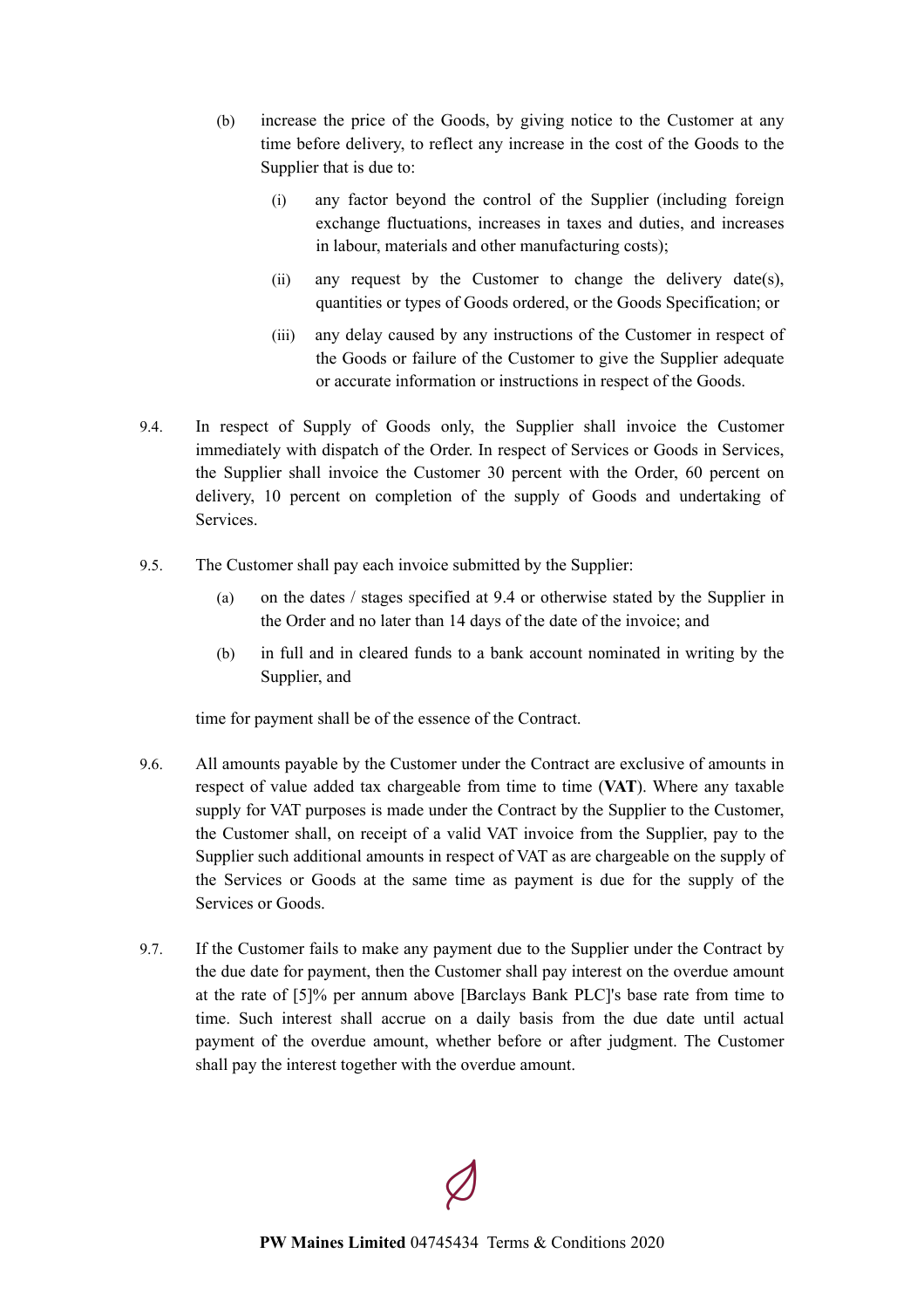9.8. The Customer shall pay all amounts due under the Contract in full without any setoff, counterclaim, deduction or withholding except as required by law. The Supplier may, without limiting its other rights or remedies, set off any amount owing to it by the Customer against any amount payable by the Supplier to the Customer.

### <span id="page-12-0"></span>**10. INTELLECTUAL PROPERTY RIGHTS**

- 10.1. All Intellectual Property Rights in or arising out of or in connection with the Services shall be owned by the Supplier.
- 10.2. The Customer acknowledges that, in respect of any third party Intellectual Property Rights in the Services, the Customer's use of any such Intellectual Property Rights is conditional on the Supplier obtaining a written licence from the relevant licensor on such terms as will entitle the Supplier to license such rights to the Customer.
- 10.3. All Supplier Materials are the exclusive property of the Supplier.

# **11. CONFIDENTIALITY**

<span id="page-12-1"></span>A party (**receiving party**) shall keep in strict confidence all technical or commercial know-how, specifications, inventions, processes or initiatives which are of a confidential nature and have been disclosed to the receiving party by the other party (**disclosing party**), its employees, agents or subcontractors, and any other confidential information concerning the disclosing party's business, its products and services which the receiving party may obtain. The receiving party shall only disclose such confidential information to those of its employees, agents and subcontractors who need to know it for the purpose of discharging the receiving party's obligations under the Contract, and shall ensure that such employees, agents and subcontractors comply with the obligations set out in this clause as though they were a party to the Contract. The receiving party may also disclose such of the disclosing party's confidential information as is required to be disclosed by law, any governmental or regulatory authority or by a court of competent jurisdiction. This clause [11](#page-12-1) shall survive termination of the Contract.

# <span id="page-12-2"></span>**12. LIMITATION OF LIABILITY: THE CUSTOMER'S ATTENTION IS PARTICULARLY DRAWN TO THIS CLAUSE**

- <span id="page-12-3"></span>12.1. Nothing in these Conditions shall limit or exclude the Supplier's liability for:
	- (a) death or personal injury caused by its negligence, or the negligence of its employees, agents or subcontractors;
	- (b) fraud or fraudulent misrepresentation;

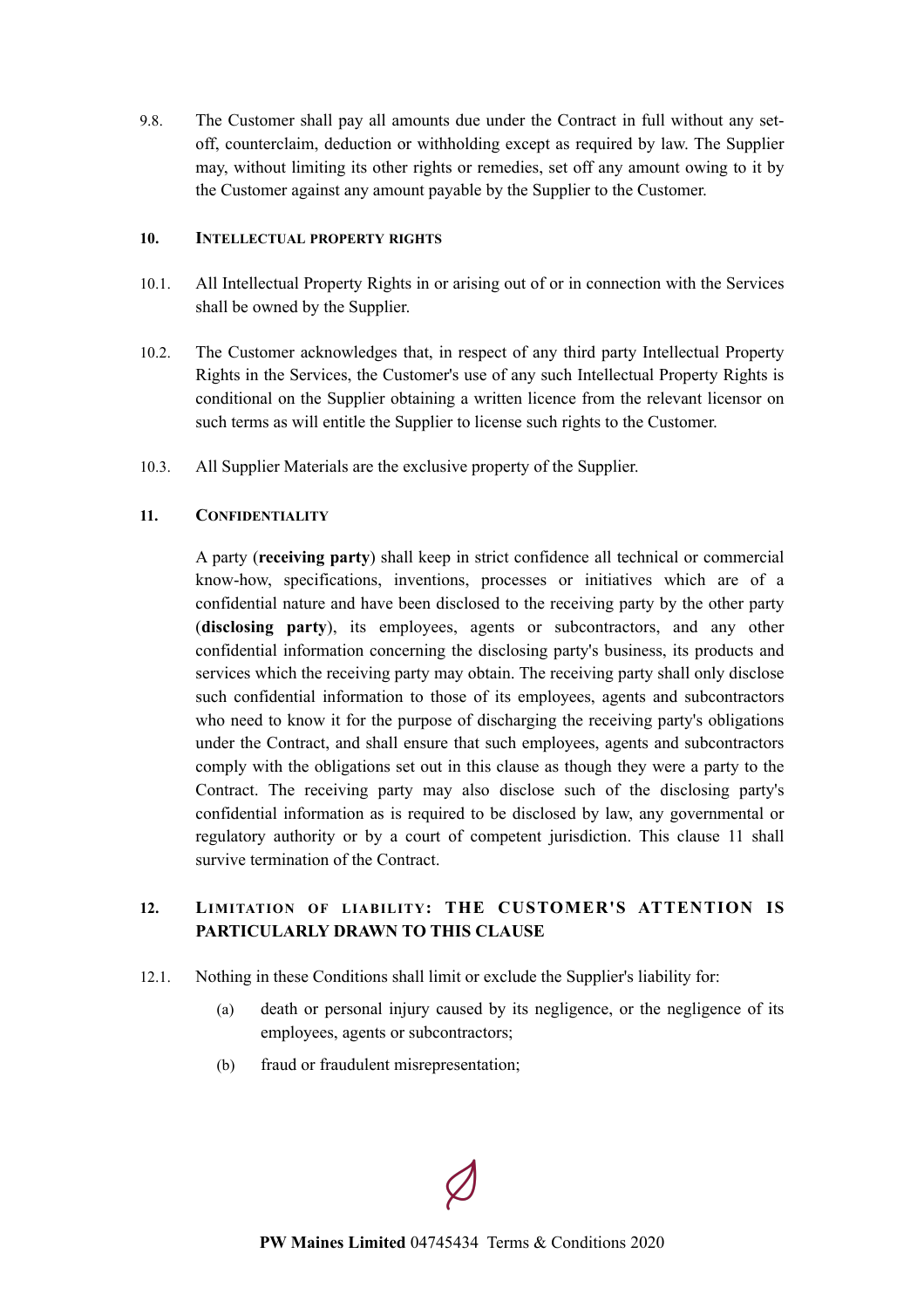- (c) breach of the terms implied by section 2 of the Supply of Goods and Services Act 1982 (title and quiet possession);
- (d) breach of the terms implied by section 12 of the Sale of Goods Act 1979 (title and quiet possession); or
- (e) defective products under the Consumer Protection Act 1987.
- 12.2. Subject to clause [12.1:](#page-12-3)
	- (a) the Supplier shall under no circumstances whatever be liable to the Customer, whether in contract, tort (including negligence), breach of statutory duty, or otherwise, for any loss of profit, or any indirect or consequential loss arising under or in connection with the Contract ; and
	- (b) the Supplier's total liability to the Customer in respect of all other losses arising under or in connection with the Contract, whether in contract, tort (including negligence), breach of statutory duty, or otherwise, shall in no circumstances exceed the value of the Order giving rise to the liability.
- 12.3. The terms implied by sections 13 to 15 of the Sale of Goods Act 1979 and the terms implied by sections 3 to 5 of the Supply of Goods and Services Act 1982 are, to the fullest extent permitted by law, excluded from the Contract.
- 12.4. This clause [12](#page-12-2) shall survive termination of the Contract.

# <span id="page-13-0"></span>**13. TERMINATION**

- 13.1. Without limiting its other rights or remedies prior to delivery of the Goods and / or commencement of the Services the Supplier may terminate the Contract by giving the other party not less than 1 months' written notice.
- <span id="page-13-1"></span>13.2. Without limiting its other rights or remedies, each party may terminate the Contract with immediate effect by giving written notice to the other party if:
	- (a) the other party commits a material breach of its obligations under this Contract and (if such breach is remediable) fails to remedy that breach within 7 days after receipt of notice in writing to do so;
	- (b) the other party suspends, or threatens to suspend, payment of its debts or is unable to pay its debts as they fall due or admits inability to pay its debts or (being a company or limited liability partnership) is deemed unable to pay its debts within the meaning of section 123 of the Insolvency Act 1986 or (being an individual) is deemed either unable to pay its debts or as having no reasonable prospect of so doing, in either case, within the meaning of section 268 of the Insolvency Act 1986 or (being a partnership) has any partner to whom any of the foregoing apply;

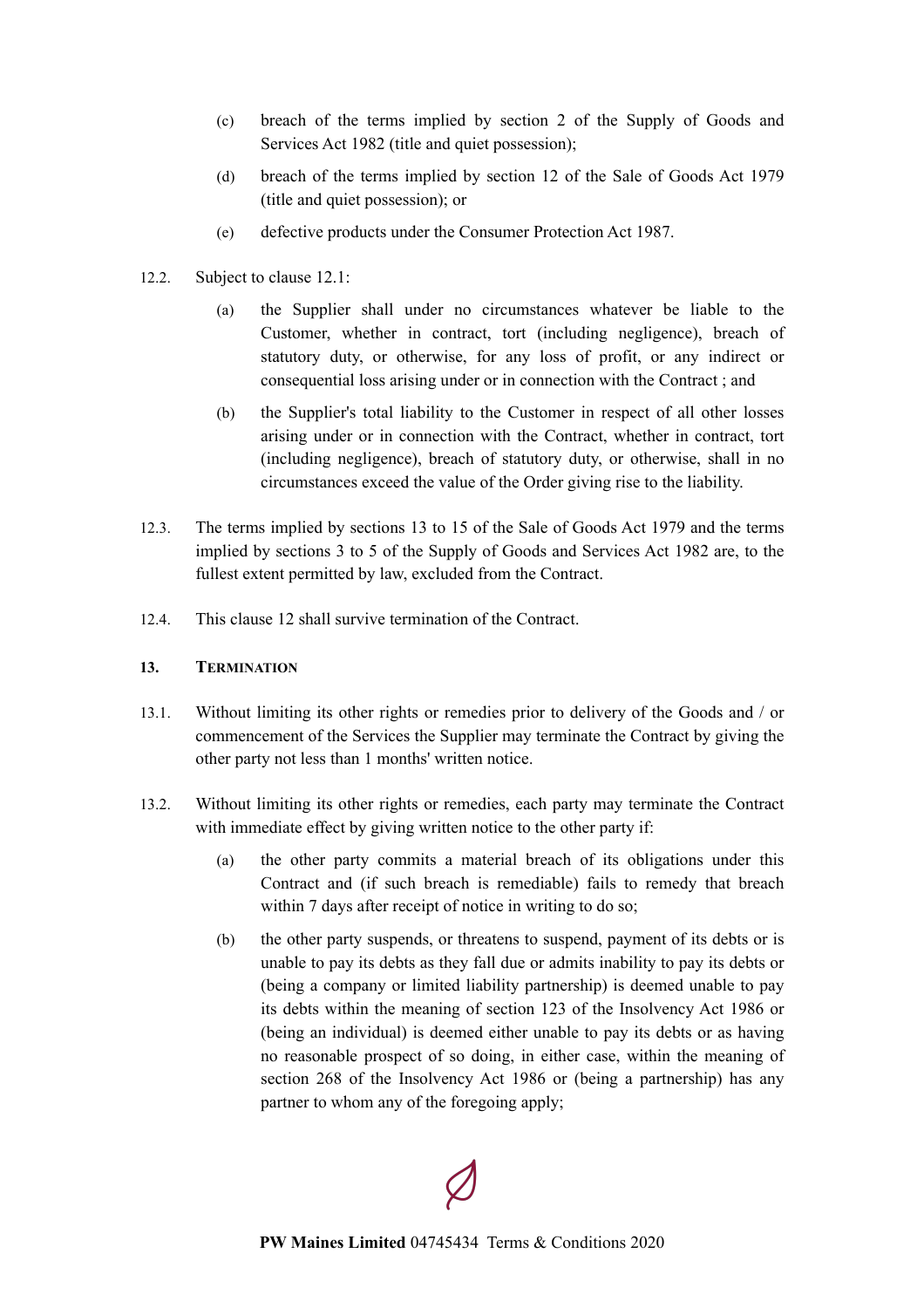- (c) the other party commences negotiations with all or any class of its creditors with a view to rescheduling any of its debts, or makes a proposal for or enters into any compromise or arrangement with its creditors other than (where a company) for the sole purpose of a scheme for a solvent amalgamation of that other party with one or more other companies or the solvent reconstruction of that other party;
- (d) a petition is filed, a notice is given, a resolution is passed, or an order is made, for or in connection with the winding up of the other party (being a company) other than for the sole purpose of a scheme for a solvent amalgamation of the other party with one or more other companies or the solvent reconstruction of that other party;
- (e) the other party (being an individual) is the subject of a bankruptcy petition or order;
- (f) a creditor or encumbrancer of the other party attaches or takes possession of, or a distress, execution, sequestration or other such process is levied or enforced on or sued against, the whole or any part of its assets and such attachment or process is not discharged within 14 days;
- (g) an application is made to court, or an order is made, for the appointment of an administrator or if a notice of intention to appoint an administrator is given or if an administrator is appointed over the other party (being a company);
- (h) the holder of a qualifying charge over the assets of the other party (being a company) has become entitled to appoint or has appointed an administrative receiver;
- <span id="page-14-1"></span>(i) a person becomes entitled to appoint a receiver over the assets of the other party or a receiver is appointed over the assets of the other party;
- (j) any event occurs, or proceeding is taken, with respect to the other party in any jurisdiction to which it is subject that has an effect equivalent or similar to any of the events mentioned in clause  $13.2(b)$  to clause  $13.2(i)$ (inclusive);
- (k) the other party suspends, threatens to suspend, ceases or threatens to cease to carry on, all or substantially the whole of its business;
- (l) the other party's financial position deteriorates to such an extent that in the Supplier's opinion the Customer's capability to adequately fulfil its obligations under the Contract has been placed in jeopardy; or
- <span id="page-14-0"></span>(m) the other party (being an individual) dies or, by reason of illness or incapacity (whether mental or physical), is incapable of managing his own affairs or becomes a patient under any mental health legislation.

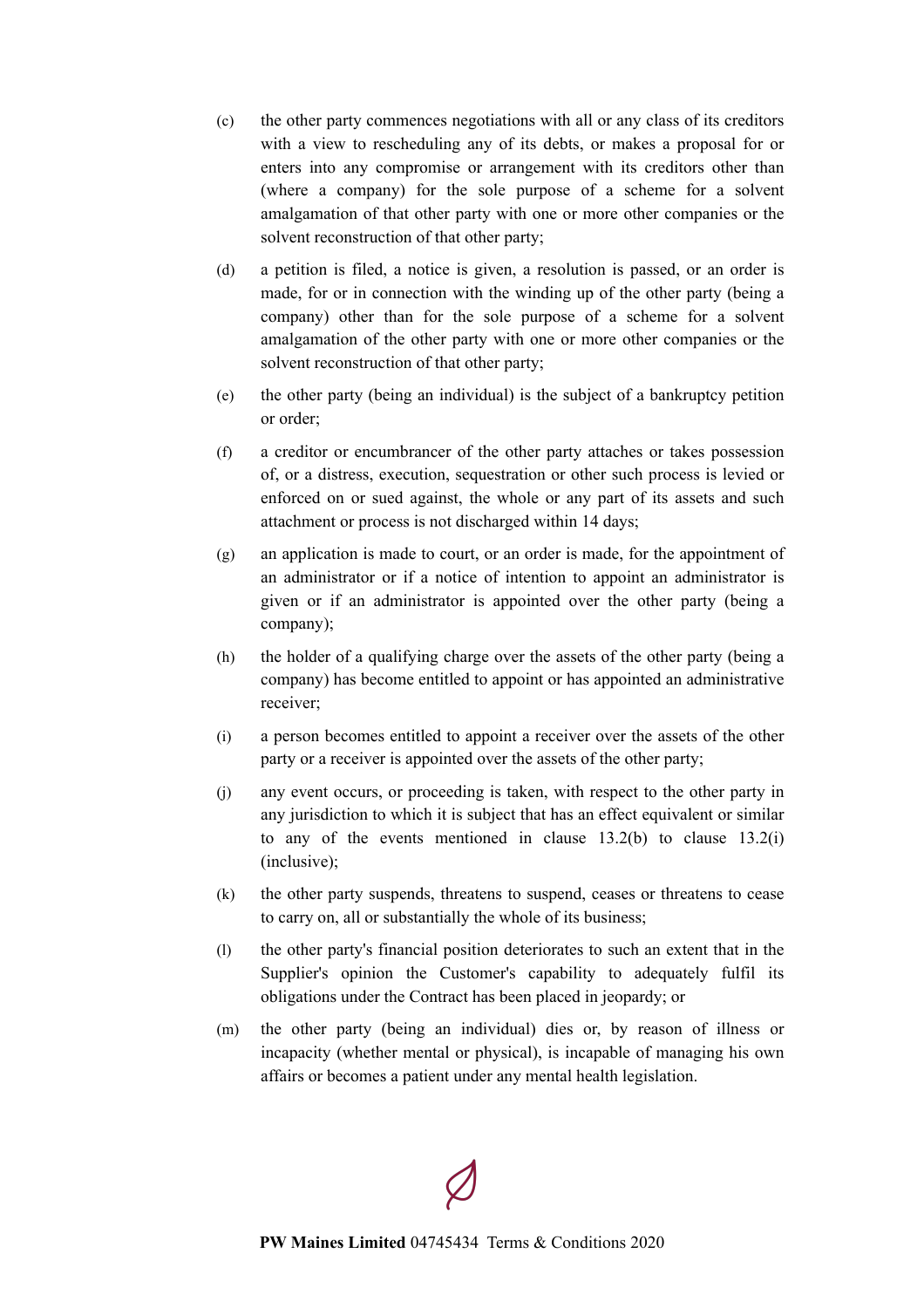- 13.3. Without limiting its other rights or remedies, the Supplier may terminate the Contract with immediate effect by giving written notice to the Customer if the Customer fails to pay any amount due under this Contract on the due date for payment.
- 13.4. Without limiting its other rights or remedies, the Supplier may suspend the supply of Services or all further deliveries of Goods under the Contract or any other contract between the Customer and the Supplier if the Customer fails to pay any amount due under this Contract on the due date for payment, the Customer becomes subject to any of the events listed in clause  $13.2(b)$  to clause  $13.2(m)$ , or the Supplier reasonably believes that the Customer is about to become subject to any of them.
- 13.5. On termination of the Contract for any reason:
	- (a) the Customer shall immediately pay to the Supplier all of the Supplier's outstanding unpaid invoices and interest and, in respect of Services supplied but for which no invoice has yet been submitted, the Supplier shall submit an invoice, which shall be payable by the Customer immediately on receipt;
	- (b) the Customer shall return all of the Supplier Materials and any Deliverables which have not been fully paid for. If the Customer fails to do so, then the Supplier may enter the Customer's premises and take possession of them. Until they have been returned, the Customer shall be solely responsible for their safe keeping and will not use them for any purpose not connected with this Contract;
	- (c) the accrued rights and remedies of the parties as at termination shall not be affected, including the right to claim damages in respect of any breach of the Contract which existed at or before the date of termination or expiry; and
	- (d) clauses which expressly or by implication have effect after termination shall continue in full force and effect.

# <span id="page-15-0"></span>**14. FORCE MAJEURE**

- <span id="page-15-1"></span>14.1. For the purposes of this Contract, **Force Majeure Event** means an event beyond the reasonable control of the Supplier including but not limited to strikes, lock-outs or other industrial disputes (whether involving the workforce of the Supplier or any other party), failure of a utility service or transport network, act of God, war, riot, civil commotion, malicious damage, compliance with any law or governmental order, rule, regulation or direction, accident, breakdown of plant or machinery, fire, flood, storm or default of suppliers or subcontractors.
- 14.2. The Supplier shall not be liable to the Customer as a result of any delay or failure to perform its obligations under this Contract as a result of a Force Majeure Event.

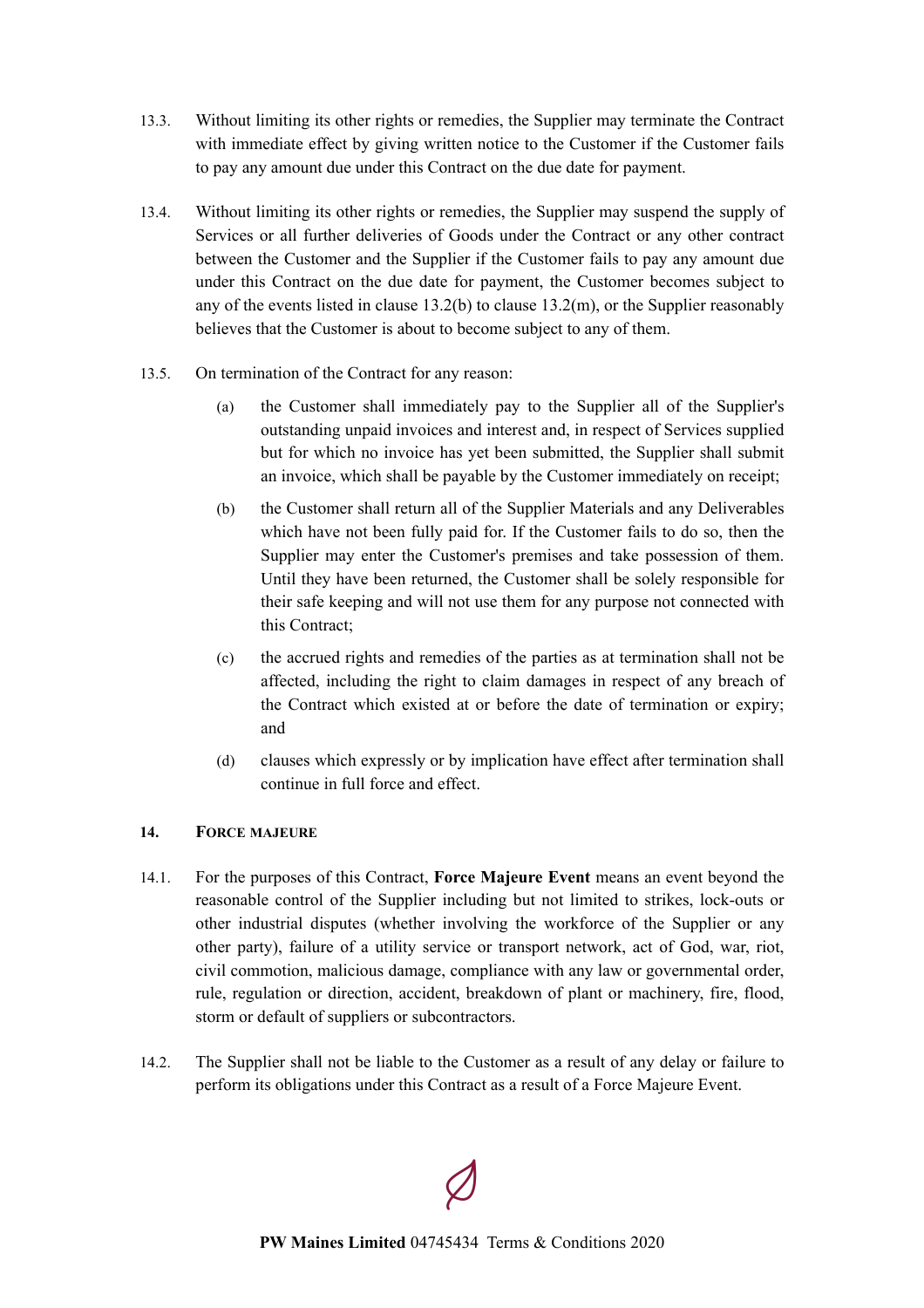14.3. If the Force Majeure Event prevents the Supplier from providing any of the Services and/or Goods for more than 4 weeks, the Supplier shall, without limiting its other rights or remedies, have the right to terminate this Contract immediately by giving written notice to the Customer.

### <span id="page-16-0"></span>**15. GENERAL**

### 15.1. **Assignment and other dealings.**

- (a) The Supplier may at any time assign, transfer, mortgage, charge, subcontract or deal in any other manner with all or any of its rights under the Contract and may subcontract or delegate in any manner any or all of its obligations under the Contract to any third party.
- (b) The Customer shall not, without the prior written consent of the Supplier, assign, transfer, charge, subcontract, declare a trust over or deal in any other manner with all or any of its rights or obligations under the Contract.

# 15.2. **Notices.**

- (a) Any notice or other communication given to a party under or in connection with this Contract shall be in writing, addressed to that party at its registered office (if it is a company) or its principal place of business (in any other case) or such other address as that party may have specified to the other party in writing in accordance with this clause, and shall be delivered personally or sent by prepaid first-class post or other next working day delivery service, or by commercial courier, fax .
- (b) A notice or other communication shall be deemed to have been received: if delivered personally, when left at the address referred to in clause 12.2(a); if sent by pre-paid first class post or other next working day delivery service, at [9.00 am] on the [second] Business Day after posting; if delivered by commercial courier, on the date and at the time that the courier's delivery receipt is signed; or, if sent by by fax , one Business Day after transmission.
- (c) The provisions of this clause shall not apply to the service of any proceedings or other documents in any legal action

#### 15.3. **Severance.**

(a) If any provision or part-provision of the Contract is or becomes invalid, illegal or unenforceable, it shall be deemed modified to the minimum extent necessary to make it valid, legal and enforceable. If such modification is not possible, the relevant provision or part-provision shall be deemed deleted. Any modification to or deletion of a provision or part-provision under this clause shall not affect the validity and enforceability of the rest of the Contract.